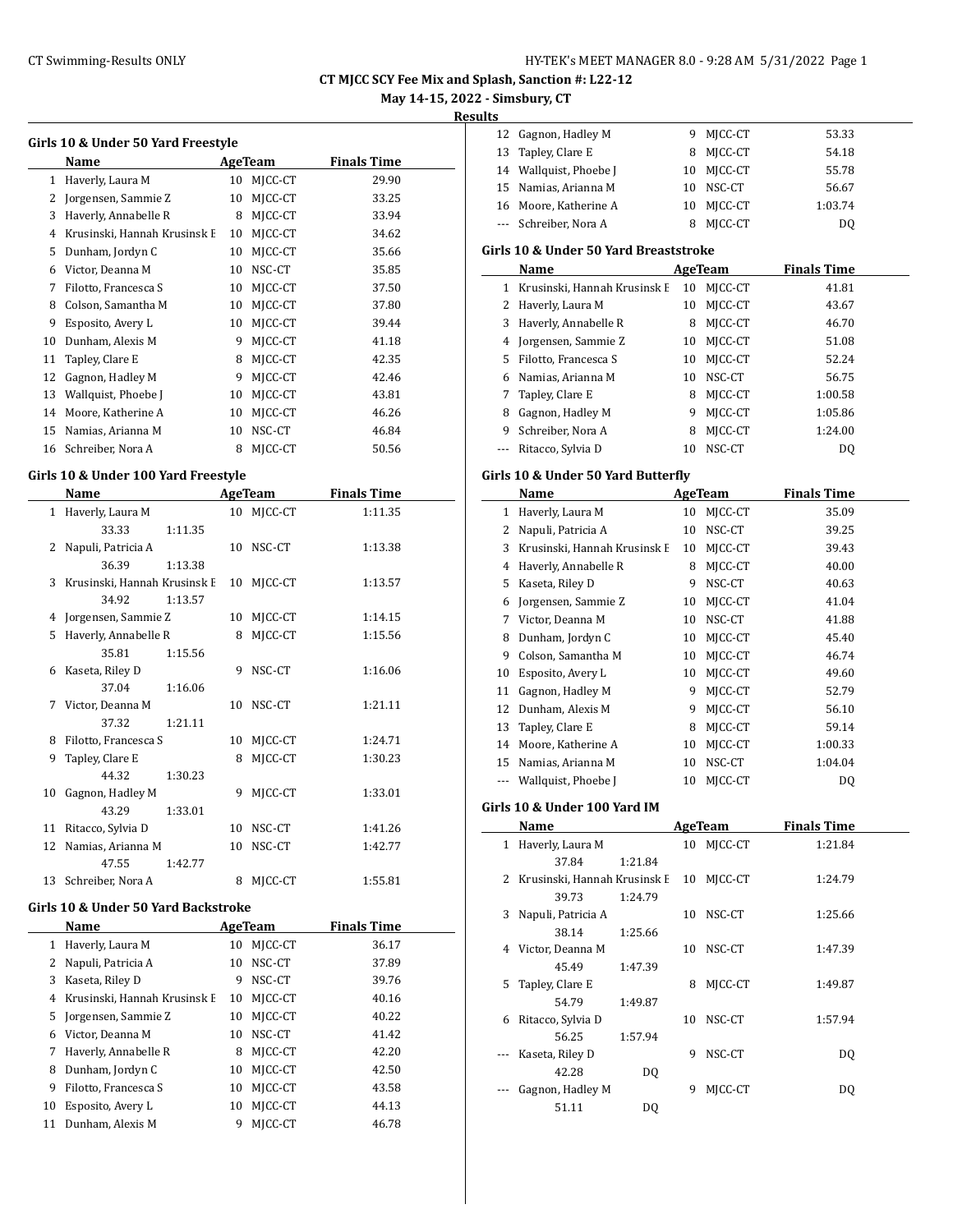**May 14-15, 2022 - Simsbury, CT**

**Results**

|           | Girls 11-12 50 Yard Freestyle          |                |                    |
|-----------|----------------------------------------|----------------|--------------------|
|           | Name                                   | AgeTeam        | <b>Finals Time</b> |
|           | 1 Esposito, Abby L                     | 12 MJCC-CT     | 29.73              |
|           | 2 Braverman, Neila S                   | 12 MJCC-CT     | 30.78              |
|           | 3 Shlatz, Katherine T                  | 12 MJCC-CT     | 32.96              |
|           | 4 Lim, Ann-Yee                         | 12 MICC-CT     | 33.23              |
|           | 5 Harhay, Ellie A                      | MJCC-CT<br>11  | 33.39              |
|           |                                        |                |                    |
|           | Girls 11-12 100 Yard Freestyle         |                |                    |
|           | Name                                   | AgeTeam        | <b>Finals Time</b> |
|           | 1 Harhay, Ellie A                      | MJCC-CT<br>11  | 1:13.83            |
|           | 34.60<br>1:13.83                       |                |                    |
|           | 2 Braverman, Neila S                   | MJCC-CT<br>12  | 1:16.01            |
|           | 34.67<br>1:16.01                       |                |                    |
| 3         | Lim, Ann-Yee                           | MJCC-CT<br>12  | 1:16.76            |
|           | 35.81<br>1:16.76                       |                |                    |
|           | 4 Baumer, Katie H                      | 11<br>MJCC-CT  | 1:31.21            |
|           | Girls 11-12 50 Yard Backstroke         |                |                    |
|           | Name                                   | <b>AgeTeam</b> | <b>Finals Time</b> |
|           | 1 Shlatz, Katherine T                  | 12 MJCC-CT     | 37.19              |
|           | 2 Esposito, Abby L                     | MJCC-CT<br>12  | 37.77              |
|           | 3 Harhay, Ellie A                      | MICC-CT<br>11  | 41.65              |
|           | 4 Lim, Ann-Yee                         | MICC-CT<br>12  | 41.67              |
|           | Girls 11-12 50 Yard Breaststroke       |                |                    |
|           | Name                                   | <b>AgeTeam</b> | <b>Finals Time</b> |
|           | 1 Lim, Ann-Yee                         |                | 42.48              |
|           |                                        | 12 MJCC-CT     |                    |
|           | 2 Braverman, Neila S                   | 12 MJCC-CT     | 44.26              |
|           | 3 Harhay, Ellie A<br>4 Baumer, Katie H | 11 MJCC-CT     | 45.09              |
|           |                                        | 11 MJCC-CT     | 50.28              |
|           | Girls 11-12 50 Yard Butterfly          |                |                    |
|           | Name                                   | <b>AgeTeam</b> | <b>Finals Time</b> |
|           | 1 Esposito, Abby L                     | 12 MJCC-CT     | 37.28              |
|           | 2 Harhay, Ellie A                      | 11 MICC-CT     | 38.32              |
|           | 3 Shlatz, Katherine T                  | 12 MJCC-CT     | 39.68              |
|           | 4 Braverman, Neila S                   | MJCC-CT<br>12  | 50.20              |
|           | Girls 11-12 100 Yard IM                |                |                    |
|           | <u>Name</u>                            | <b>AgeTeam</b> | <b>Finals Time</b> |
|           | 1 Harhay, Ellie A                      | 11 MJCC-CT     | 1:28.09            |
|           | 39.74<br>1:28.09                       |                |                    |
| 2         | Braverman, Neila S                     | 12 MJCC-CT     | 1:35.33            |
|           | 47.28<br>1:35.33                       |                |                    |
| 3         | Baumer, Katie H                        | 11<br>MJCC-CT  | 1:46.34            |
|           | 50.39<br>1:46.34                       |                |                    |
|           |                                        |                |                    |
|           | Girls 12 & Under 200 Yard Freestyle    |                |                    |
|           | Name                                   | AgeTeam        | <b>Finals Time</b> |
| $1 \quad$ | Haverly, Laura M                       | 10 MJCC-CT     | 2:26.47            |
|           | 32.58<br>1:09.42                       | 1:47.98        | 2:26.47            |
| 2         | Esposito, Abby L                       | 12 MJCC-CT     | 2:34.23            |
|           | 34.01<br>1:12.18                       | 1:52.97        | 2:34.23            |
| 3         | Braverman, Neila S                     | 12 MJCC-CT     | 2:41.92            |
|           | 33.94<br>1:14.35                       | 1:58.59        | 2:41.92            |
| 4         | Harhay, Ellie A                        | 11 MJCC-CT     | 2:42.08            |

35.64 1:17.21 2:00.92 2:42.08

| 5. | Krusinski, Hannah Krusinsk E |         | 10<br>MICC-CT |         | 2:43.85 |
|----|------------------------------|---------|---------------|---------|---------|
|    | 36.08                        | 1:18.29 | 2:01.86       | 2:43.85 |         |
| 6  | Napuli, Patricia A           |         | 10 NSC-CT     |         | 2:44.06 |
|    | 36.26                        | 1:16.13 | 1:59.23       | 2:44.06 |         |
| 7  | Shlatz, Katherine T          |         | 12 MJCC-CT    |         | 2:44.64 |
|    | 35.65                        | 1:16.81 | 2:00.91       | 2:44.64 |         |
| 8  | Kaseta, Riley D              |         | NSC-CT<br>9   |         | 2:47.15 |
|    | 37.23                        | 1:18.67 | 2:03.13       | 2:47.15 |         |
| 9  | Lim, Ann-Yee                 |         | 12 MJCC-CT    |         | 2:49.50 |
|    | 39.51                        | 1:21.42 | 2:05.55       | 2:49.50 |         |
| 10 | Filotto, Francesca S         |         | 10 MJCC-CT    |         | 3:02.98 |
|    | 41.30                        | 1:28.56 | 2:17.19       | 3:02.98 |         |
| 11 | Colson, Samantha M           |         | MJCC-CT<br>10 |         | 3:07.42 |
|    | 38.53                        | 1:24.70 | 2:16.29       | 3:07.42 |         |
| 12 | Dunham, Jordyn C             |         | MJCC-CT<br>10 |         | 3:10.54 |
|    | 40.60                        | 1:28.82 | 2:21.51       | 3:10.54 |         |
| 13 | Schreiber, Nora A            |         | MJCC-CT<br>8  |         | 3:54.25 |
|    | 54.20                        | 3:54.25 |               |         |         |
|    |                              |         |               |         |         |

# **Girls 12 & Under 500 Yard Freestyle**

|   | Name                           |         | AgeTeam    |         | <b>Finals Time</b> |
|---|--------------------------------|---------|------------|---------|--------------------|
|   | 1 Harhay, Ellie A              |         | 11 MJCC-CT |         | 6:56.39            |
|   | 35.46                          | 1:15.64 | 1:57.71    | 2:40.23 |                    |
|   | 3:22.55                        | 4:06.23 | 4:49.21    | 5:32.59 |                    |
|   | 6:15.61                        | 6:56.39 |            |         |                    |
|   | 2 Krusinski, Hannah Krusinsk E |         | 10 MJCC-CT |         | 7:10.19            |
|   | 36.04                          | 1:17.68 | 2:01.69    | 2:46.54 |                    |
|   | 3:30.82                        | 4:15.08 | 4:59.98    | 5:44.56 |                    |
|   | 6:29.38                        | 7:10.19 |            |         |                    |
| 3 | Jorgensen, Sammie Z            |         | 10 MJCC-CT |         | 7:28.96            |
|   | 36.26                          | 1:20.64 |            |         |                    |
|   | 3:40.17                        |         |            |         |                    |
|   | 6:46.88                        | 7:28.96 |            |         |                    |
|   | 4 Lim, Ann-Yee                 |         | 12 MJCC-CT |         | 7:38.62            |
|   | 40.00                          | 1:24.02 | 2:09.95    | 2:57.35 |                    |
|   | 3:44.93                        | 4:32.20 | 5:20.71    | 6:08.75 |                    |
|   | 6:54.89                        | 7:38.62 |            |         |                    |
|   | 5 Haverly, Annabelle R         |         | 8 MJCC-CT  |         | 7:39.27            |
|   | 36.45                          | 1:18.85 | 2:06.03    | 2:53.58 |                    |
|   | 3:42.24                        | 4:33.25 | 5:20.21    | 6:07.59 |                    |
|   | 6:55.83                        | 7:39.27 |            |         |                    |
|   | 6 Filotto, Francesca S         |         | 10 MJCC-CT |         | 8:02.72            |
|   | 42.08                          | 1:30.51 | 2:19.99    | 3:09.11 |                    |
|   | 3:58.41                        | 4:47.53 | 5:36.73    | 6:26.72 |                    |
|   | 8:02.72                        |         |            |         |                    |

# **Girls 13 & Over 50 Yard Freestyle**

|   | Name                | AgeTeam |            | <b>Finals Time</b> |  |
|---|---------------------|---------|------------|--------------------|--|
| 1 | Harhay, Jane S      |         | 15 MICC-CT | 27.43              |  |
|   | 2 Peck, Cecelia G   |         | 14 MICC-CT | 27.48              |  |
|   | 3 Haverly, Claire E |         | 14 MICC-CT | 28.31              |  |
|   | 4 Harhay, Lyla F    | 13      | MICC-CT    | 28.60              |  |
|   | 5 Adelman, Sophia   |         | 13 MICC-CT | 28.64              |  |
|   | 6 Lowney, Gracie L  | 13      | MICC-CT    | 28.70              |  |
| 7 | Moore, Lauren C     | 13      | MICC-CT    | 29.37              |  |
| 8 | Jones, Lily M       | 13      | MICC-CT    | 29.51              |  |
| 9 | Sheno, Stacey       |         | 16 NSC-CT  | 29.55              |  |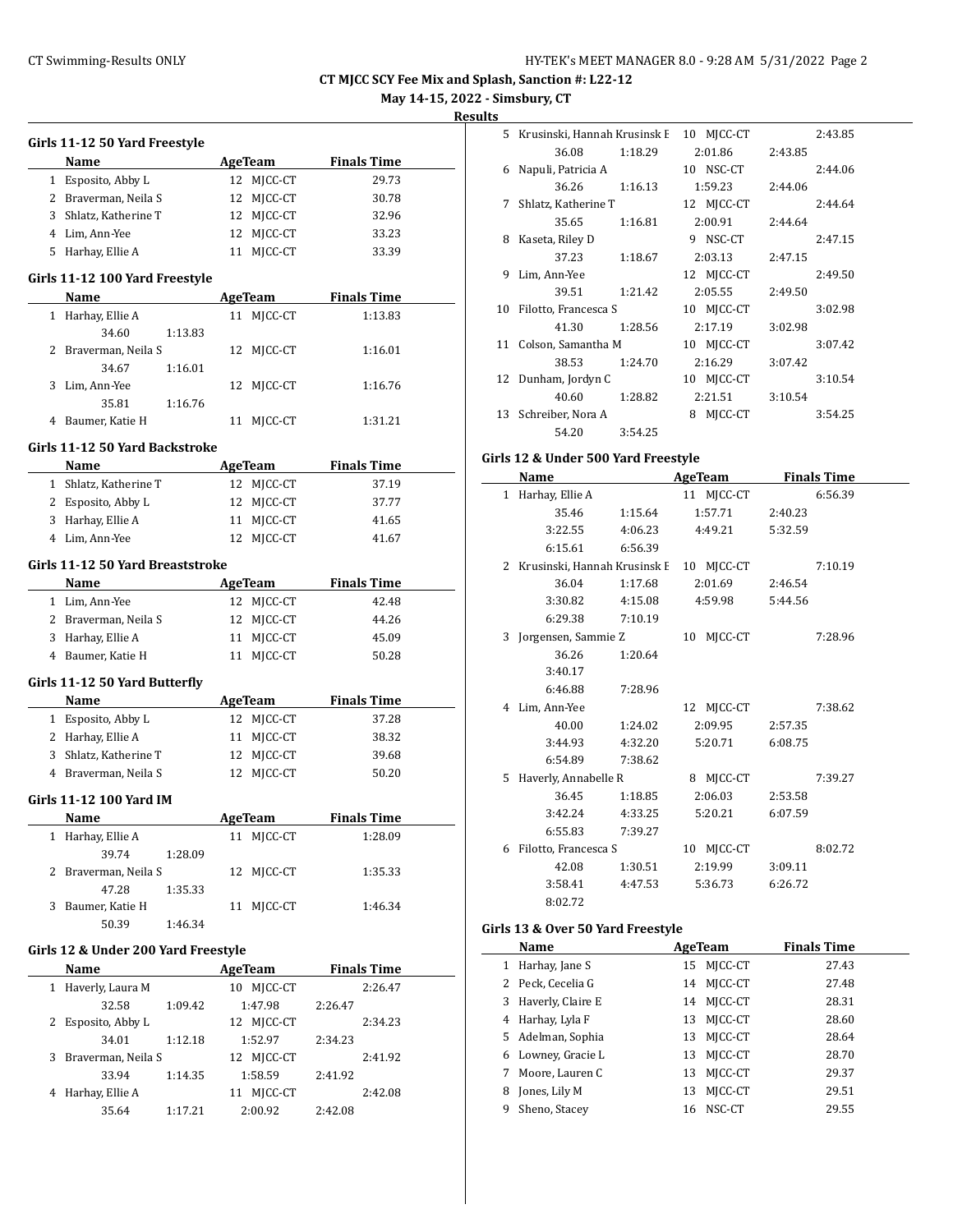**May 14-15, 2022 - Simsbury, CT**

**Results**

 $\overline{\phantom{a}}$ 

|    | (Girls 13 & Over 50 Yard Freestyle)        |         |    |                |                    |  |
|----|--------------------------------------------|---------|----|----------------|--------------------|--|
|    | Name                                       |         |    | <b>AgeTeam</b> | <b>Finals Time</b> |  |
| 10 | Romero, Paeton M                           |         | 15 | MJCC-CT        | 29.56              |  |
|    | 11 Alonzo, Rosie J                         |         | 14 | MJCC-CT        | 29.72              |  |
|    | 12 Manaresi, Katherine G                   |         | 17 | MJCC-CT        | 30.18              |  |
| 13 | Mathews, Rachel E                          |         |    | 15 MJCC-CT     | 30.57              |  |
|    | 14 Filotto, Celia M                        |         |    | 13 MJCC-CT     | 30.74              |  |
| 15 | Napuli, Sophia                             |         |    | 16 NSC-CT      | 30.75              |  |
|    | 16 Fink, Hannah R                          |         |    | 13 MJCC-CT     | 31.35              |  |
|    | 17 Fiskewold, Sophie D                     |         |    | 14 MJCC-CT     | 32.40              |  |
| 18 | Hall, Ella L                               |         |    | 14 MJCC-CT     | 32.44              |  |
|    | 19 Lowney, Kayla R                         |         |    | 13 MJCC-CT     | 33.61              |  |
|    |                                            |         |    |                |                    |  |
|    | Girls 13 & Over 100 Yard Freestyle<br>Name |         |    | <b>AgeTeam</b> | <b>Finals Time</b> |  |
|    | 1 Zhao, Mindy M                            |         |    | 15 MJCC-CT     | 58.08              |  |
|    | 28.22                                      | 58.08   |    |                |                    |  |
| 2  | Harhay, Jane S                             |         | 15 | MJCC-CT        | 59.26              |  |
|    | 28.47                                      | 59.26   |    |                |                    |  |
| 3  | Harhay, Lyla F                             |         | 13 | MJCC-CT        | 1:01.54            |  |
|    | 29.61                                      | 1:01.54 |    |                |                    |  |
| 4  | Norbut, Natalie O                          |         | 17 | NSC-CT         | 1:01.90            |  |
|    | 29.30                                      | 1:01.90 |    |                |                    |  |
| 5  | Haverly, Claire E                          |         |    | 14 MJCC-CT     | 1:02.86            |  |
|    | 29.20                                      | 1:02.86 |    |                |                    |  |
| 6  | Jones, Lily M                              |         | 13 | MJCC-CT        | 1:02.90            |  |
|    | 30.03                                      | 1:02.90 |    |                |                    |  |
| 7  | Lowney, Gracie L                           |         | 13 | MJCC-CT        | 1:03.21            |  |
|    | 30.95                                      | 1:03.21 |    |                |                    |  |
| 8  | Pincince, Sophia Q                         |         | 16 | MJCC-CT        | 1:03.62            |  |
|    | 29.77                                      | 1:03.62 |    |                |                    |  |
| 9  | Adelman, Sophia                            |         | 13 | MJCC-CT        | 1:03.70            |  |
|    | 30.34                                      | 1:03.70 |    |                |                    |  |
| 10 | Alonzo, Rosie J                            |         | 14 | MJCC-CT        | 1:03.76            |  |
|    | 30.66                                      | 1:03.76 |    |                |                    |  |
| 11 | Remiszewski, Julia                         |         | 17 | NSC-CT         | 1:03.82            |  |
|    | 31.05                                      | 1:03.82 |    |                |                    |  |
| 12 | Mathews, Rachel E                          |         |    | 15 MICC-CT     | 1:04.38            |  |
|    | 30.71                                      | 1:04.38 |    |                |                    |  |
|    | 13 Vyse, Ainsley G                         |         |    | 18 MJCC-CT     | 1:04.54            |  |
|    | 29.73                                      | 1:04.54 |    |                |                    |  |
| 14 | Remiszewski, Gabby N                       |         | 13 | NSC-CT         | 1:05.91            |  |
|    | 31.96                                      | 1:05.91 |    |                |                    |  |
| 15 | Napuli, Sophia                             |         | 16 | NSC-CT         | 1:06.45            |  |
|    | 31.95                                      | 1:06.45 |    |                |                    |  |
| 16 | Filotto, Celia M                           |         | 13 | MJCC-CT        | 1:07.17            |  |
|    | 32.05                                      | 1:07.17 |    |                |                    |  |
| 17 | Hapkiewicz, Ava A                          |         | 15 | MJCC-CT        | 1:07.27            |  |
|    | 30.75                                      | 1:07.27 |    |                |                    |  |
| 18 | Anderson, Abby R                           |         | 13 | NSC-CT         | 1:07.84            |  |
| 19 | Fink, Hannah R                             |         | 13 | MJCC-CT        | 1:08.43            |  |
|    | 31.97                                      | 1:08.43 |    |                |                    |  |
| 20 | Sheno, Stacey                              |         | 16 | NSC-CT         | 1:09.13            |  |
|    | 32.16                                      | 1:09.13 |    |                |                    |  |
| 21 | Dominguez, Lexi J                          |         | 14 | MJCC-CT        | 1:10.53            |  |
|    | 32.17                                      | 1:10.53 |    |                |                    |  |

|              | 22 Lowney, Kayla R                 |         | 13 MJCC-CT     | 1:12.47            |
|--------------|------------------------------------|---------|----------------|--------------------|
|              | 34.54                              | 1:12.47 |                |                    |
|              | Girls 13 & Over 200 Yard Freestyle |         |                |                    |
|              | Name                               |         | <b>AgeTeam</b> | <b>Finals Time</b> |
| $\mathbf{1}$ | Harhay, Jane S                     |         | 15 MJCC-CT     | 2:12.91            |
|              | 29.96                              | 1:03.64 | 1:39.01        | 2:12.91            |
| 2            | Harhay, Lyla F                     |         | 13 MJCC-CT     | 2:17.04            |
|              | 31.29                              | 1:06.50 | 1:42.09        | 2:17.04            |
| 3            | Romero, Paeton M                   |         | 15 MJCC-CT     | 2:18.48            |
|              | 31.60                              | 1:07.16 | 1:43.64        | 2:18.48            |
| 4            | Adelman, Sophia                    |         | 13 MJCC-CT     | 2:19.02            |
|              | 31.04                              | 1:06.55 | 1:43.64        | 2:19.02            |
| 5            | Alonzo, Rosie J                    |         | 14 MJCC-CT     | 2:19.88            |
|              | 32.38                              | 1:07.30 | 1:43.66        | 2:19.88            |
| 6            | Jones, Lily M                      |         | 13 MJCC-CT     | 2:20.43            |
|              | 32.63                              | 1:08.77 | 1:45.82        | 2:20.43            |
| 7            | Lowney, Gracie L                   |         | 13 MJCC-CT     | 2:20.65            |
|              | 32.63                              | 1:08.88 | 1:45.96        | 2:20.65            |
| 8            | Mathews, Rachel E                  |         | 15 MJCC-CT     | 2:22.93            |
|              | 32.53                              | 1:08.60 | 1:46.17        | 2:22.93            |
| 9            | Manaresi, Katherine G              |         | 17 MJCC-CT     | 2:24.62            |
|              | 32.54                              | 1:09.25 | 1:47.60        | 2:24.62            |
| 10           | Napuli, Sophia                     |         | 16 NSC-CT      | 2:25.52            |
|              | 33.27                              | 1:09.39 | 1:46.68        | 2:25.52            |
| 11           | Filotto, Celia M                   |         | 13 MJCC-CT     | 2:26.31            |
|              | 32.23                              | 1:08.82 | 1:47.64        | 2:26.31            |
| 12           | Haverly, Claire E                  |         | 14 MJCC-CT     | 2:27.02            |
|              | 32.86                              | 1:09.85 | 1:48.91        | 2:27.02            |
| 13           | Peck, Cecelia G                    |         | 14 MJCC-CT     | 2:28.04            |
|              | 34.48                              | 1:12.91 | 1:51.57        | 2:28.04            |
| 14           | Fink, Hannah R                     |         | 13 MJCC-CT     | 2:31.85            |
|              | 34.29                              | 1:13.16 | 1:53.65        | 2:31.85            |
| 15           | Sheno, Stacey                      |         | 16 NSC-CT      | 2:34.50            |
|              | 34.96                              | 1:14.15 | 1:54.39        | 2:34.50            |
| 16           | Moore, Lauren C                    |         | 13 MJCC-CT     | 2:35.30            |
|              | 34.75                              | 1:14.75 | 1:55.87        | 2:35.30            |
| 17           | Hall, Ella L                       |         | 14 MJCC-CT     | 2:37.22            |
|              | 33.91                              | 1:12.48 | 1:54.09        | 2:37.22            |
|              | 18 Fiskewold, Sophie D             |         | 14 MJCC-CT     | 2:42.81            |
|              | 38.01                              | 1:19.62 | 2:02.32        | 2:42.81            |
|              | Girls 13 & Over 500 Yard Freestyle |         |                |                    |
|              | Name                               |         | AgeTeam        | <b>Finals Time</b> |

|   | Name              |         | <b>AgeTeam</b> |         | <b>Finals Time</b> |  |
|---|-------------------|---------|----------------|---------|--------------------|--|
| 1 | Harhay, Jane S    |         | 15 MICC-CT     |         | 5:52.78            |  |
|   | 30.61             | 1:05.46 | 1:41.45        | 2:17.47 |                    |  |
|   | 2:53.95           | 3:30.92 | 4:07.48        | 4:43.41 |                    |  |
|   | 5:19.08           | 5:52.78 |                |         |                    |  |
| 2 | Alonzo, Rosie J   |         | 14 MICC-CT     |         | 6:04.64            |  |
|   | 32.49             | 1:08.24 | 1:45.38        | 2:22.05 |                    |  |
|   | 2:58.58           | 3:35.15 | 4:12.53        | 4:50.33 |                    |  |
|   | 5:27.52           | 6:04.64 |                |         |                    |  |
| 3 | Norbut, Natalie O |         | NSC-CT<br>17   |         | 6:10.84            |  |
|   | 32.94             | 1:10.35 | 1:48.43        | 2:26.24 |                    |  |
|   | 3:04.16           | 3:41.71 | 4:18.90        | 4:56.30 |                    |  |
|   | 5:33.59           | 6:10.84 |                |         |                    |  |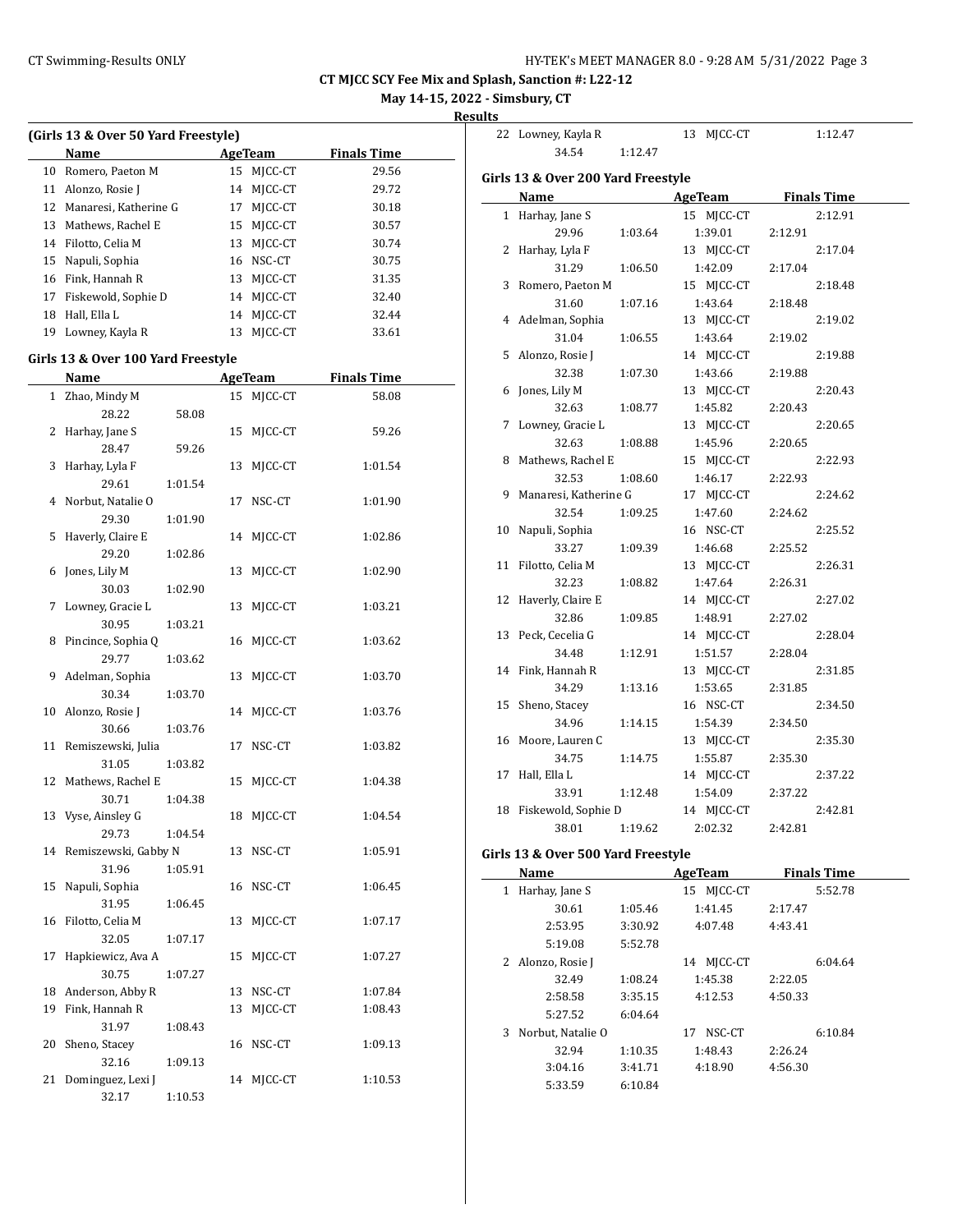**May 14-15, 2022 - Simsbury, CT**

**Results**

|    | (Girls 13 & Over 500 Yard Freestyle) |         |                |         |                    |
|----|--------------------------------------|---------|----------------|---------|--------------------|
|    | <b>Name</b>                          |         | <b>AgeTeam</b> |         | <b>Finals Time</b> |
| 4  | Pincince, Sophia Q                   |         | 16 MJCC-CT     |         | 6:12.24            |
|    | 31.68                                | 1:06.68 | 1:43.86        | 2:21.39 |                    |
|    | 2:59.62                              | 3:38.55 | 4:17.47        | 4:56.01 |                    |
|    | 5:34.86                              | 6:12.24 |                |         |                    |
| 5. | Adelman, Sophia                      |         | 13 MJCC-CT     |         | 6:12.30            |
|    | 32.12                                | 1:08.57 | 1:47.37        | 2:26.09 |                    |
|    | 3:03.70                              | 3:41.51 | 4:19.60        | 4:57.35 |                    |
|    | 5:35.73                              | 6:12.30 |                |         |                    |
| 6  | Jones, Lily M                        |         | 13 MJCC-CT     |         | 6:13.76            |
|    | 32.74                                | 1:10.84 | 1:49.16        | 2:27.78 |                    |
|    | 3:05.40                              | 3:43.89 | 4:22.45        | 5:00.71 |                    |
|    | 5:39.03                              | 6:13.76 |                |         |                    |
| 7  | Mathews, Rachel E                    |         | 15 MJCC-CT     |         | 6:14.79            |
|    | 33.02                                | 1:09.52 | 1:46.30        | 2:24.04 |                    |
|    | 3:02.08                              | 3:40.30 | 4:19.01        | 4:57.97 |                    |
|    | 5:36.79                              | 6:14.79 |                |         |                    |
| 8  | Haverly, Claire E                    |         | 14 MJCC-CT     |         | 6:21.49            |
|    | 31.35                                | 1:09.02 | 1:48.09        | 2:27.37 |                    |
|    | 3:06.66                              | 3:46.13 | 4:26.21        | 5:04.60 |                    |
|    | 5:43.94                              | 6:21.49 |                |         |                    |
| 9  | Filotto, Celia M                     |         | 13 MJCC-CT     |         | 6:25.93            |
|    | 32.16                                | 1:10.07 | 1:48.79        | 2:28.39 |                    |
|    | 3:07.87                              | 3:48.57 | 4:28.49        | 5:08.53 |                    |
|    | 5:48.45                              | 6:25.93 |                |         |                    |
| 10 | Lowney, Gracie L                     |         | 13 MJCC-CT     |         | 6:36.33            |
|    | 35.07                                | 1:15.21 | 1:57.36        | 2:38.23 |                    |
|    | 3:20.11                              | 4:03.11 | 4:44.36        | 5:24.79 |                    |
|    | 6:02.32                              | 6:36.33 |                |         |                    |
| 11 | Napuli, Sophia                       |         | 16 NSC-CT      |         | 6:40.90            |
|    | 33.38                                | 1:11.77 | 1:51.06        | 2:31.68 |                    |
|    | 3:12.29                              | 3:53.54 | 4:35.82        | 5:18.37 |                    |
|    | 5:59.73                              | 6:40.90 |                |         |                    |

# **Girls 13 & Over 1000 Yard Freestyle**

| Name                |          | <b>AgeTeam</b> | <b>Finals Time</b> |
|---------------------|----------|----------------|--------------------|
| Zhao, Mindy M<br>1  |          | 15 MJCC-CT     | 11:33.53           |
| 30.64               | 1:03.75  | 1:37.51        | 2:11.88            |
| 2:46.70             | 3:21.47  | 3:56.74        | 4:32.07            |
| 5:07.07             | 5:42.43  | 6:17.96        | 6:53.03            |
| 7:28.15             | 8:03.40  | 8:38.68        | 9:13.56            |
| 9:48.76             | 10:24.02 | 10:59.79       | 11:33.53           |
| Harhay, Jane S<br>2 |          | 15 MJCC-CT     | 12:03.10           |
| 30.74               | 1:04.73  | 1:40.50        | 2:16.87            |
| 2:52.61             | 3:29.57  | 4:06.50        | 4:43.29            |
| 5:20.53             | 5:57.58  | 6:34.76        | 7:12.15            |
| 7:48.64             | 8:26.04  | 9:03.24        | 9:39.93            |
| 10:16.66            | 10:52.97 | 11:28.63       | 12:03.10           |
| Harhay, Lyla F<br>3 |          | 13 MICC-CT     | 12:16.24           |
| 32.17               | 1:07.36  | 1:44.37        | 2:21.45            |
| 2:58.44             | 3:35.48  | 4:12.73        | 4:50.04            |
| 5:27.69             | 6:05.05  | 6:42.56        | 7:19.85            |
| 7:57.00             | 8:34.29  | 9:11.31        | 9:48.17            |
| 10:25.86            | 11:03.30 | 11:39.70       | 12:16.24           |
|                     |          |                |                    |

| 4  | Romero, Paeton M      |          | MICC-CT<br>15 | 12:23.36 |
|----|-----------------------|----------|---------------|----------|
|    | 31.67                 | 1:06.50  | 1:42.40       | 2:19.03  |
|    | 2:56.04               | 3:33.02  | 4:10.52       | 4:47.78  |
|    | 5:25.80               | 6:03.82  | 6:42.20       | 7:19.81  |
|    | 7:58.27               | 8:37.39  | 9:15.14       | 9:53.15  |
|    | 10:31.42              | 11:10.28 | 11:46.46      | 12:23.36 |
| 5. | Adelman, Sophia       |          | 13 MJCC-CT    | 12:46.53 |
|    | 31.67                 | 1:06.79  | 1:43.62       | 2:20.80  |
|    | 2:59.23               | 3:37.38  | 4:16.41       | 4:55.79  |
|    | 5:34.16               | 6:13.16  | 6:53.31       | 7:32.39  |
|    | 8:12.30               | 8:51.99  | 9:31.61       | 10:11.32 |
|    | 10:50.70              | 11:29.83 | 12:09.42      | 12:46.53 |
| 6  | Manaresi, Katherine G |          | MJCC-CT<br>17 | 12:58.61 |
|    | 35.01                 | 1:12.98  | 1:52.49       | 2:32.90  |
|    | 3:12.73               | 3:52.41  | 4:32.53       | 5:12.90  |
|    | 5:52.65               | 6:32.28  | 7:12.02       | 7:51.46  |
|    | 8:31.14               | 9:10.55  | 9:49.02       | 10:26.58 |
|    | 11:05.25              | 11:43.14 | 12:21.45      | 12:58.61 |

#### **Girls 13 & Over 1650 Yard Freestyle**

| Name                          |          | <b>AgeTeam</b> | <b>Finals Time</b> |          |
|-------------------------------|----------|----------------|--------------------|----------|
| Zhao, Mindy M<br>$\mathbf{1}$ |          | 15 MJCC-CT     |                    | 19:30.54 |
| 30.85                         | 1:05.13  | 1:40.06        | 2:15.46            |          |
| 2:51.46                       | 3:26.95  | 4:03.27        | 4:39.21            |          |
| 5:15.18                       | 5:51.31  | 6:27.45        | 7:03.92            |          |
| 7:39.91                       | 8:15.51  | 8:51.50        | 9:27.49            |          |
| 10:02.84                      | 10:38.52 | 11:14.59       | 11:50.30           |          |
| 12:26.42                      | 13:02.46 | 13:38.56       | 14:14.31           |          |
| 14:50.00                      | 15:25.84 | 16:01.35       | 16:37.14           |          |
| 17:12.15                      | 17:47.06 | 18:22.00       | 18:56.67           | 19:30.54 |
| Harhay, Lyla F<br>2           |          | 13 MJCC-CT     |                    | 21:08.67 |
| 33.07                         | 1:10.51  | 1:48.90        | 2:27.34            |          |
| 3:05.74                       | 3:43.31  | 4:22.04        | 5:00.31            |          |
| 5:39.40                       | 6:17.82  | 6:56.73        | 7:35.77            |          |
| 8:14.68                       | 8:54.19  | 9:33.41        | 10:12.63           |          |
| 10:51.56                      | 11:29.88 | 12:09.00       | 12:48.01           |          |
| 13:27.11                      | 14:06.38 | 14:45.74       | 15:24.58           |          |
| 16:03.21                      | 16:42.42 | 17:21.01       | 17:59.42           |          |
| 18:38.52                      | 19:16.43 | 19:53.64       | 20:31.35           | 21:08.67 |

### **Girls 13 & Over 100 Yard Backstroke**

|   | Name              |         |    | AgeTeam    | <b>Finals Time</b> |  |
|---|-------------------|---------|----|------------|--------------------|--|
|   | 1 Zhao, Mindy M   |         |    | 15 MICC-CT | 1:06.10            |  |
|   | 32.19             | 1:06.10 |    |            |                    |  |
| 2 | Harhay, Jane S    |         |    | 15 MICC-CT | 1:10.16            |  |
|   | 34.24             | 1:10.16 |    |            |                    |  |
|   | 3 Peck, Cecelia G |         |    | 14 MJCC-CT | 1:10.85            |  |
|   | 35.32             | 1:10.85 |    |            |                    |  |
|   | 4 Adelman, Sophia |         | 13 | MICC-CT    | 1:11.92            |  |
|   | 34.80             | 1:11.92 |    |            |                    |  |
| 5 | Lowney, Gracie L  |         | 13 | MICC-CT    | 1:12.47            |  |
|   | 36.30             | 1:12.47 |    |            |                    |  |
| 6 | Alonzo, Rosie J   |         |    | 14 MICC-CT | 1:12.52            |  |
| 7 | Mathews, Rachel E |         |    | 15 MICC-CT | 1:14.38            |  |
|   | 36.02             | 1:14.38 |    |            |                    |  |
| 8 | Romero, Paeton M  |         | 15 | MICC-CT    | 1:14.86            |  |
|   | 36.14             | 1:14.86 |    |            |                    |  |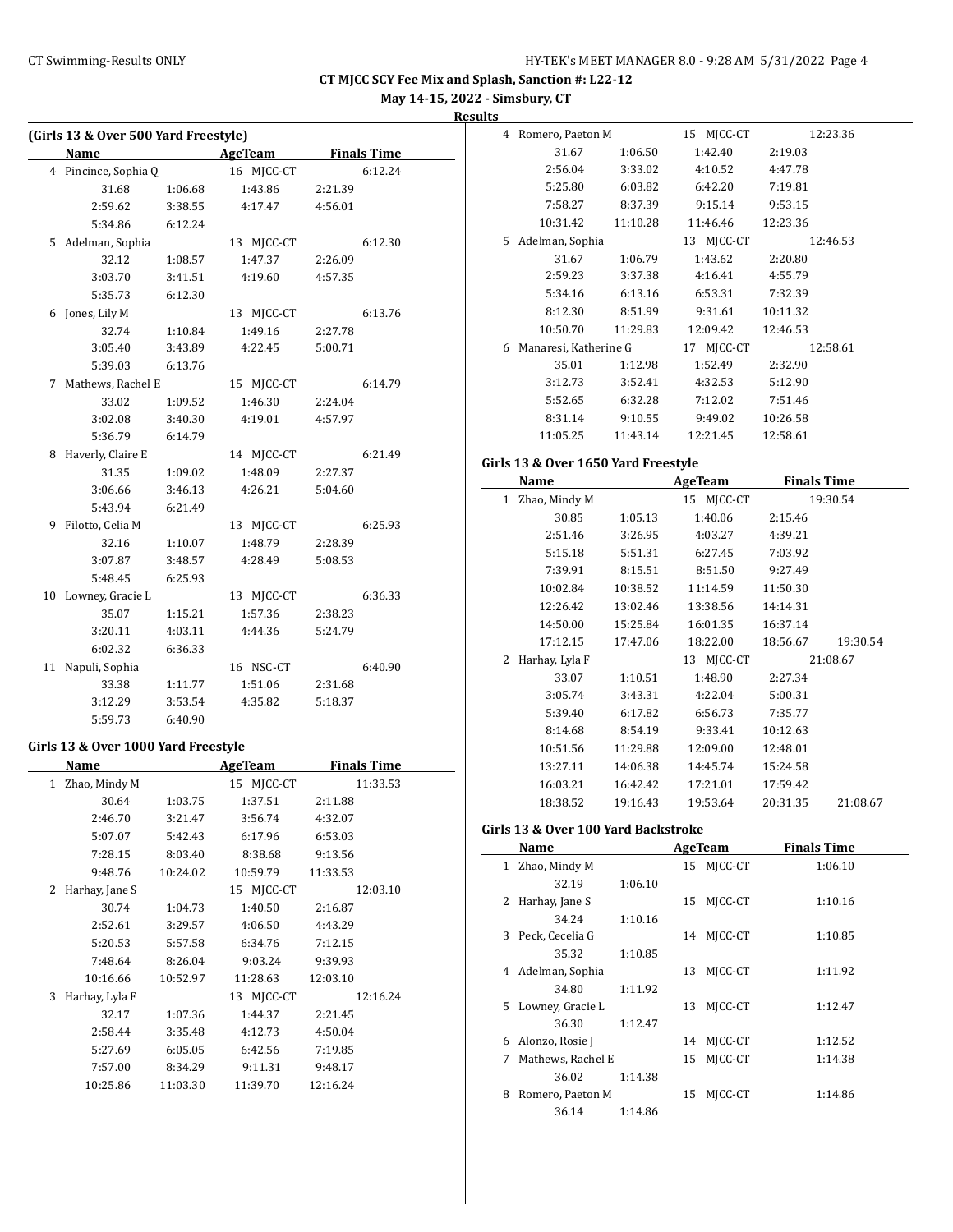**May 14-15, 2022 - Simsbury, CT**

**Result** 

|    | (Girls 13 & Over 100 Yard Backstroke) |    |           |                    |  |  |  |  |
|----|---------------------------------------|----|-----------|--------------------|--|--|--|--|
|    | <b>Name</b>                           |    | AgeTeam   | <b>Finals Time</b> |  |  |  |  |
| 9  | Napuli, Sophia                        |    | 16 NSC-CT | 1:15.51            |  |  |  |  |
| 10 | Haverly, Claire E                     | 14 | MICC-CT   | 1:16.41            |  |  |  |  |
| 11 | Remiszewski, Gabby N                  | 13 | NSC-CT    | 1:17.92            |  |  |  |  |
| 12 | Moore, Lauren C                       | 13 | MICC-CT   | 1:18.01            |  |  |  |  |
|    | 1:18.01<br>37.51                      |    |           |                    |  |  |  |  |
| 13 | Jones, Lily M                         | 13 | MICC-CT   | 1:19.99            |  |  |  |  |
| 14 | Filotto, Celia M                      | 13 | MICC-CT   | 1:22.34            |  |  |  |  |
| 15 | Fiskewold, Sophie D                   | 14 | MICC-CT   | 1:28.17            |  |  |  |  |
| 16 | Lowney, Kayla R                       | 13 | MICC-CT   | 1:31.28            |  |  |  |  |

#### **Girls 13 & Over 100 Yard Breaststroke**

|    | Name                   |         |    | <b>AgeTeam</b> | <b>Finals Time</b> |
|----|------------------------|---------|----|----------------|--------------------|
|    | 1 Zhao, Mindy M        |         |    | 15 MJCC-CT     | 1:14.29            |
|    | 35.52                  | 1:14.29 |    |                |                    |
|    | 2 Vyse, Ainsley G      |         |    | 18 MJCC-CT     | 1:20.48            |
|    | 36.92                  | 1:20.48 |    |                |                    |
| 3  | Harhay, Jane S         |         |    | 15 MICC-CT     | 1:23.03            |
|    | 38.80                  | 1:23.03 |    |                |                    |
|    | 4 Harhay, Lyla F       |         |    | 13 MJCC-CT     | 1:26.08            |
|    | 39.97                  | 1:26.08 |    |                |                    |
|    | 5 Mathews, Rachel E    |         |    | 15 MJCC-CT     | 1:26.42            |
|    | 41.08                  | 1:26.42 |    |                |                    |
|    | 6 Remiszewski, Gabby N |         |    | 13 NSC-CT      | 1:28.22            |
|    | 42.43                  | 1:28.22 |    |                |                    |
| 7  | Fink, Hannah R         |         |    | 13 MJCC-CT     | 1:28.69            |
|    | 40.68                  | 1:28.69 |    |                |                    |
| 8  | Lowney, Gracie L       |         | 13 | MICC-CT        | 1:28.72            |
|    | 43.85                  | 1:28.72 |    |                |                    |
| 9  | Hapkiewicz, Ava A      |         |    | 15 MICC-CT     | 1:29.38            |
|    | 41.55                  | 1:29.38 |    |                |                    |
| 10 | Lowney, Kayla R        |         | 13 | MICC-CT        | 1:36.26            |
|    | 46.23                  | 1:36.26 |    |                |                    |

# **Girls 13 & Over 100 Yard Butterfly**

|    | Name                 |         |    | AgeTeam    | <b>Finals Time</b> |
|----|----------------------|---------|----|------------|--------------------|
|    | 1 Zhao, Mindy M      |         |    | 15 MJCC-CT | 1:06.56            |
|    | 31.51                | 1:06.56 |    |            |                    |
|    | 2 Jones, Lily M      |         |    | 13 MJCC-CT | 1:08.59            |
|    | 30.93                | 1:08.59 |    |            |                    |
| 3  | Mathews, Rachel E    |         | 15 | MJCC-CT    | 1:13.21            |
|    | 33.34                | 1:13.21 |    |            |                    |
|    | 4 Alonzo, Rosie J    |         |    | 14 MJCC-CT | 1:13.29            |
|    | 33.74                | 1:13.29 |    |            |                    |
|    | 5 Filotto, Celia M   |         | 13 | MJCC-CT    | 1:14.79            |
|    | 34.49                | 1:14.79 |    |            |                    |
| 6  | Haverly, Claire E    |         |    | 14 MJCC-CT | 1:19.67            |
|    | 35.22                | 1:19.67 |    |            |                    |
| 7  | Remiszewski, Gabby N |         |    | 13 NSC-CT  | 1:20.52            |
|    | 36.07                | 1:20.52 |    |            |                    |
| 8  | Lowney, Gracie L     |         | 13 | MJCC-CT    | 1:23.49            |
|    | 38.42                | 1:23.49 |    |            |                    |
| 9  | Moore, Lauren C      |         | 13 | MJCC-CT    | 1:25.95            |
|    | 38.72                | 1:25.95 |    |            |                    |
| 10 | Lowney, Kayla R      |         | 13 | MJCC-CT    | 1:28.57            |
|    | 41.78                | 1:28.57 |    |            |                    |

| ılts |                                    |         |                       |                     |
|------|------------------------------------|---------|-----------------------|---------------------|
| 11   | Fink, Hannah R                     |         | 13 MJCC-CT            | 1:29.44             |
|      | 38.38                              | 1:29.44 |                       |                     |
|      | 12 Fiskewold, Sophie D             |         | 14 MJCC-CT            | 1:36.40             |
|      | 43.13                              | 1:36.40 |                       |                     |
|      | Girls 13 & Over 200 Yard IM        |         |                       |                     |
|      | Name                               |         |                       | AgeTeam Finals Time |
|      | 1 Mathews, Rachel E                |         | 15 MJCC-CT            | 2:33.31             |
|      | 32.63                              | 1:11.96 | 1:57.79               | 2:33.31             |
|      | 2 Norbut, Natalie O                |         | 17 NSC-CT             | 2:35.41             |
|      | 32.73                              | 1:14.66 | 2:00.43               | 2:35.41             |
| 3    | Alonzo, Rosie J                    |         | 14 MJCC-CT            | 2:38.00             |
|      | 34.83                              | 1:16.22 | 2:02.57               | 2:38.00             |
|      | 4 Remiszewski, Julia               |         | 17 NSC-CT             | 2:40.90             |
|      | 34.38                              | 1:12.87 | 2:03.23               | 2:40.90             |
|      | 5 Adelman, Sophia                  |         | 13 MJCC-CT            | 2:42.71             |
|      | 36.36                              | 1:18.21 | 2:06.36               | 2:42.71             |
| 6    | Jones, Lily M                      |         | 13 MJCC-CT            | 2:43.34             |
|      | 34.31                              | 1:16.24 | 2:07.16               | 2:43.34             |
| 7    | Hapkiewicz, Ava A                  |         | 15 MJCC-CT            | 2:43.79             |
|      | 34.59                              | 1:15.81 | 2:06.69               | 2:43.79             |
|      | 8 Pincince, Sophia Q               |         | 16 MJCC-CT            | 2:44.37             |
|      | 36.40                              | 1:18.02 | 2:06.24               | 2:44.37             |
|      | 9 Vyse, Ainsley G                  |         | 18 MJCC-CT            | 2:45.60             |
|      | 36.68                              | 1:20.04 | 2:07.18               | 2:45.60             |
| 10   | Lowney, Gracie L                   |         | 13 MJCC-CT            | 2:48.62             |
|      |                                    | 1:22.67 | 2:13.84               | 2:48.62             |
| 11   | Haverly, Claire E                  |         | 14 MJCC-CT            | 2:50.53             |
|      | 37.58                              | 1:20.47 | 2:11.03               | 2:50.53             |
| 12   | Filotto, Celia M                   |         | 13 MJCC-CT            | 2:53.16             |
|      | 35.82                              | 1:21.03 | 2:15.95               | 2:53.16             |
| 13   | Fink, Hannah R                     |         | 13 MJCC-CT            | 2:53.80             |
|      | 38.39                              | 1:25.07 | 2:14.94               | 2:53.80             |
|      | 14 Remiszewski, Gabby N            |         | 13 NSC-CT             | 2:54.17             |
|      | 39.71                              | 1:22.67 | 2:15.49               | 2:54.17             |
| 15   | Anderson, Abby R                   |         | 13 NSC-CT             | 2:55.14             |
|      | 39.65                              | 1:21.43 | 2:15.93<br>13 MJCC-CT | 2:55.14<br>3:03.30  |
|      | 16 Lowney, Kayla R<br>42.98        | 1:29.41 | 2:22.86               | 3:03.30             |
|      | 17 Dominguez, Lexi J               |         | 14 MJCC-CT            | 3:03.40             |
|      | 36.61                              | 1:23.99 | 2:21.58               | 3:03.40             |
|      |                                    |         |                       |                     |
|      | Boys 10 & Under 50 Yard Freestyle  |         |                       |                     |
|      | Name                               |         | AgeTeam               | <b>Finals Time</b>  |
|      | 1 Izikson, Phin A                  |         | 10 MJCC-CT            | 34.33               |
|      | 2 Schreiber, Colin J               |         | 9<br>MJCC-CT          | 34.82               |
| 3    | Tapley, Charlie D                  |         | MJCC-CT<br>10         | 44.98               |
|      | Boys 10 & Under 100 Yard Freestyle |         |                       |                     |
|      | Name                               |         | AgeTeam               | <b>Finals Time</b>  |
| 1    | Caines, Will H                     |         | MJCC-CT<br>10         | 1:14.37             |
|      | 35.31                              | 1:14.37 |                       |                     |
| 2    | Brokin, Daniel                     |         | 10<br>NSC-CT          | 1:15.98             |
|      | 35.11                              | 1:15.98 |                       |                     |
| 3    | Izikson, Phin A                    |         | 10<br>MJCC-CT         | 1:16.46             |
|      | 36.80                              | 1:16.46 |                       |                     |
| 4    | Zhao, Andy Y                       |         | MJCC-CT<br>8          | 1:18.04             |
|      | 36.37                              | 1:18.04 |                       |                     |
|      |                                    |         |                       |                     |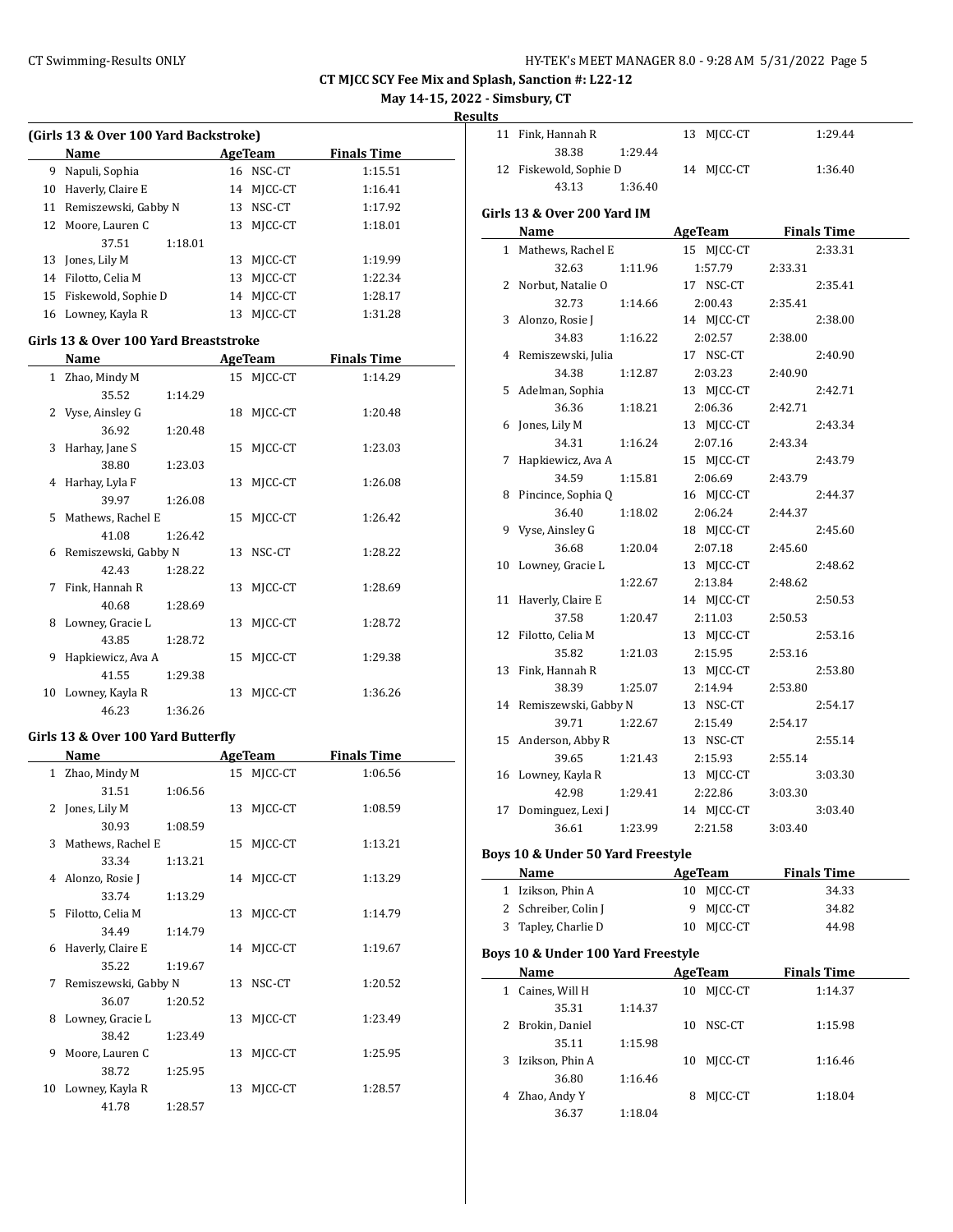**May 14-15, 2022 - Simsbury, CT**

#### **Resu**

| (Boys 10 & Under 100 Yard Freestyle)<br>Name |         |    | <b>AgeTeam</b> | <b>Finals Time</b> |
|----------------------------------------------|---------|----|----------------|--------------------|
| 5 Schreiber, Colin J                         |         | 9  | MJCC-CT        | 1:23.70            |
| 38.89                                        | 1:23.70 |    |                |                    |
| 6 Murray, Nathan N                           |         | 10 | NSC-CT         | 1:45.92            |
| 47.67                                        | 1:45.92 |    |                |                    |
| 7 Tapley, Charlie D                          |         | 10 | MJCC-CT        | 1:45.94            |
| 50.20                                        | 1:45.94 |    |                |                    |
|                                              |         |    |                |                    |
| Boys 10 & Under 50 Yard Backstroke           |         |    |                |                    |
| Name                                         |         |    | AgeTeam        | <b>Finals Time</b> |
| 1 Izikson, Phin A                            |         |    | 10 MJCC-CT     | 39.00              |
| 2 Schreiber, Colin J                         |         | 9  | MICC-CT        | 40.84              |
| 3 Tapley, Charlie D                          |         |    | 10 MJCC-CT     | 58.82              |
| Boys 10 & Under 50 Yard Breaststroke         |         |    |                |                    |
| Name                                         |         |    | <b>AgeTeam</b> | <b>Finals Time</b> |
| 1 Zhao, Andy Y                               |         | 8  | MJCC-CT        | 46.97              |
| 2 Murray, Nathan N                           |         |    | 10 NSC-CT      | 51.06              |
| 3 Caines. Will H                             |         |    | 10 MJCC-CT     | 53.09              |
| --- Tapley, Charlie D                        |         |    | 10 MJCC-CT     | DQ                 |
|                                              |         |    |                |                    |
| Boys 10 & Under 50 Yard Butterfly            |         |    |                |                    |
| Name                                         |         |    | AgeTeam        | <b>Finals Time</b> |
| 1 Schreiber, Colin J                         |         | 9  | MJCC-CT        | 40.90              |
| 2 Izikson, Phin A                            |         | 10 | MJCC-CT        | 44.08              |
| Boys 10 & Under 100 Yard IM                  |         |    |                |                    |
| Name                                         |         |    | AgeTeam        | <b>Finals Time</b> |
| 1 Izikson, Phin A                            |         |    | 10 MJCC-CT     | 1:26.66            |
| 40.16                                        | 1:26.66 |    |                |                    |
| 2 Zhao, Andy Y                               |         | 8  | MJCC-CT        | 1:31.36            |
| 44.15                                        | 1:31.36 |    |                |                    |
| 3 Brokin, Daniel                             |         |    | 10 NSC-CT      | 1:33.09            |
| 41.02                                        | 1:33.09 |    |                |                    |
| 4 Caines, Will H                             |         | 10 | MJCC-CT        | 1:35.34            |
| 5 Murray, Nathan N                           |         | 10 | NSC-CT         | 1:50.77            |
| 52.12                                        | 1:50.77 |    |                |                    |
|                                              |         |    |                |                    |
| Boys 11-12 50 Yard Freestyle                 |         |    |                |                    |
| <b>Name</b>                                  |         |    | <b>AgeTeam</b> | <b>Finals Time</b> |
| 1 Korkmaz, Tony D                            |         |    | 12 MJCC-CT     | 27.18              |
| 2 Lu, Nathan N                               |         |    | 12 NSC-CT      | 30.44              |
| 3 Fay, Zack L                                |         | 11 | MJCC-CT        | 38.12              |
| Boys 11-12 100 Yard Freestyle                |         |    |                |                    |
| Name                                         |         |    | <b>AgeTeam</b> | <b>Finals Time</b> |
| 1 Korkmaz, Tony D                            |         | 12 | MJCC-CT        | 1:01.61            |
| 28.94                                        | 1:01.61 |    |                |                    |
| 2 DiCristofaro, Roque R                      |         | 11 | MJCC-CT        | 1:16.85            |
| 34.93                                        | 1:16.85 |    |                |                    |
| 3 Fay, Zack L                                |         | 11 | MJCC-CT        | 1:30.27            |
| 41.65                                        | 1:30.27 |    |                |                    |
| 4 Bhatt, Tej F                               |         | 12 | NSC-CT         | 2:00.28            |
| 53.70                                        | 2:00.28 |    |                |                    |
|                                              |         |    |                |                    |
| <b>Boys 11-12 50 Yard Backstroke</b>         |         |    |                |                    |
| <b>Name</b>                                  |         |    | <b>AgeTeam</b> | <b>Finals Time</b> |

1 Korkmaz, Tony D 12 MJCC-CT 32.74

| ılts | . - SIMSDUFY, C I                      |         |                |                    |  |
|------|----------------------------------------|---------|----------------|--------------------|--|
|      | 2 Fay, Zack L                          |         | 11 MJCC-CT     | 42.78              |  |
|      | <b>Boys 11-12 50 Yard Breaststroke</b> |         |                |                    |  |
|      | Name                                   |         | AgeTeam        | <b>Finals Time</b> |  |
|      | 1 Korkmaz, Tony D                      |         | 12 MJCC-CT     | 38.08              |  |
|      | 2 DiCristofaro, Roque R                |         | MJCC-CT<br>11  | 42.08              |  |
|      | --- Fay, Zack L                        |         | MJCC-CT<br>11  | DQ                 |  |
|      | --- Bhatt, Tej F                       |         | 12 NSC-CT      | DQ                 |  |
|      | <b>Boys 11-12 50 Yard Butterfly</b>    |         |                |                    |  |
|      | Name                                   |         | AgeTeam        | <b>Finals Time</b> |  |
|      | 1 Korkmaz, Tony D                      |         | MJCC-CT<br>12  | 30.18              |  |
|      | 2 Lu, Nathan N                         |         | NSC-CT<br>12   | 35.87              |  |
|      | 3 Fay, Zack L                          |         | 11 MJCC-CT     | 46.41              |  |
|      | <b>Boys 11-12 100 Yard IM</b>          |         |                |                    |  |
|      | Name                                   |         | AgeTeam        | <b>Finals Time</b> |  |
|      | 1 Korkmaz, Tony D                      |         | 12 MJCC-CT     | 1:12.67            |  |
|      | 33.34                                  | 1:12.67 |                |                    |  |
|      | 2 DiCristofaro, Roque R                |         | 11 MJCC-CT     | 1:29.25            |  |
|      | 44.44                                  | 1:29.25 |                |                    |  |
|      | Boys 12 & Under 200 Yard Freestyle     |         |                |                    |  |
|      | Name                                   |         | <b>AgeTeam</b> | <b>Finals Time</b> |  |
|      | 1 Korkmaz, Tony D                      |         | 12 MJCC-CT     | 2:18.89            |  |
|      | 30.81                                  | 1:05.75 | 1:42.92        | 2:18.89            |  |
|      | 2 Lu, Nathan N                         |         | 12 NSC-CT      | 2:42.78            |  |
|      | 34.55                                  | 1:15.12 | 1:58.66        | 2:42.78            |  |
|      | 3 Izikson, Phin A                      |         | 10 MJCC-CT     | 2:45.05            |  |
|      | 36.89                                  | 1:19.06 | 2:02.24        | 2:45.05            |  |
|      | Boys 12 & Under 500 Yard Freestyle     |         |                |                    |  |
|      | Name                                   |         | <b>AgeTeam</b> | <b>Finals Time</b> |  |
|      | 1 Korkmaz, Tony D                      |         | 12 MJCC-CT     | 6:24.07            |  |
|      | 31.88                                  | 1:09.41 | 1:48.83        | 2:28.73            |  |
|      | 3:08.95                                | 3:48.93 | 4:28.29        | 5:09.48            |  |
|      | 5:48.97                                | 6:24.07 |                |                    |  |
|      | 2 Izikson, Phin A                      |         | 10 MJCC-CT     | 7:08.27            |  |
|      | 37.64                                  | 1:19.99 | 2:03.33        | 2:47.74            |  |
|      | 3:32.02                                | 4:16.77 | 5:00.46        | 5:45.09            |  |
|      | 6:27.52                                | 7:08.27 |                |                    |  |
| 3    | Caines, Will H                         |         | 10 MJCC-CT     | 7:43.07            |  |
|      | 38.92                                  | 1:25.36 | 2:12.54        | 3:00.47            |  |
|      | 3:49.95                                | 4:37.27 | 5:24.25        | 6:11.72            |  |
|      | 7:00.83                                | 7:43.07 |                |                    |  |
|      | 4 Brokin, Daniel                       |         | 10 NSC-CT      | 7:56.85            |  |
|      | 41.60                                  | 1:28.77 | 2:17.39        | 3:06.72            |  |
|      | 3:57.17                                | 4:46.39 | 5:36.56        | 6:25.38            |  |
|      | 7:13.01                                | 7:56.85 |                |                    |  |
|      | Schreiber, Colin J                     |         | 9 MJCC-CT      | 7:26.24            |  |
|      | 39.89                                  | 1:26.94 | 2:14.65        |                    |  |
|      | 3:53.35                                | 4:41.22 |                | 6:17.94            |  |
|      | 7:06.74                                | 7:26.24 |                |                    |  |
|      | Boys 13 & Over 50 Yard Freestyle       |         |                |                    |  |
|      | Name                                   |         | <b>AgeTeam</b> | <b>Finals Time</b> |  |
|      | 1 Allo, Michael                        |         | 22 NSC-CT      | 23.79              |  |
|      | 2 Filotto, Andy C                      |         | MJCC-CT<br>15  | 24.82              |  |
|      | 3 Seymour, Justice N                   |         | 18 MJCC-CT     | 25.18              |  |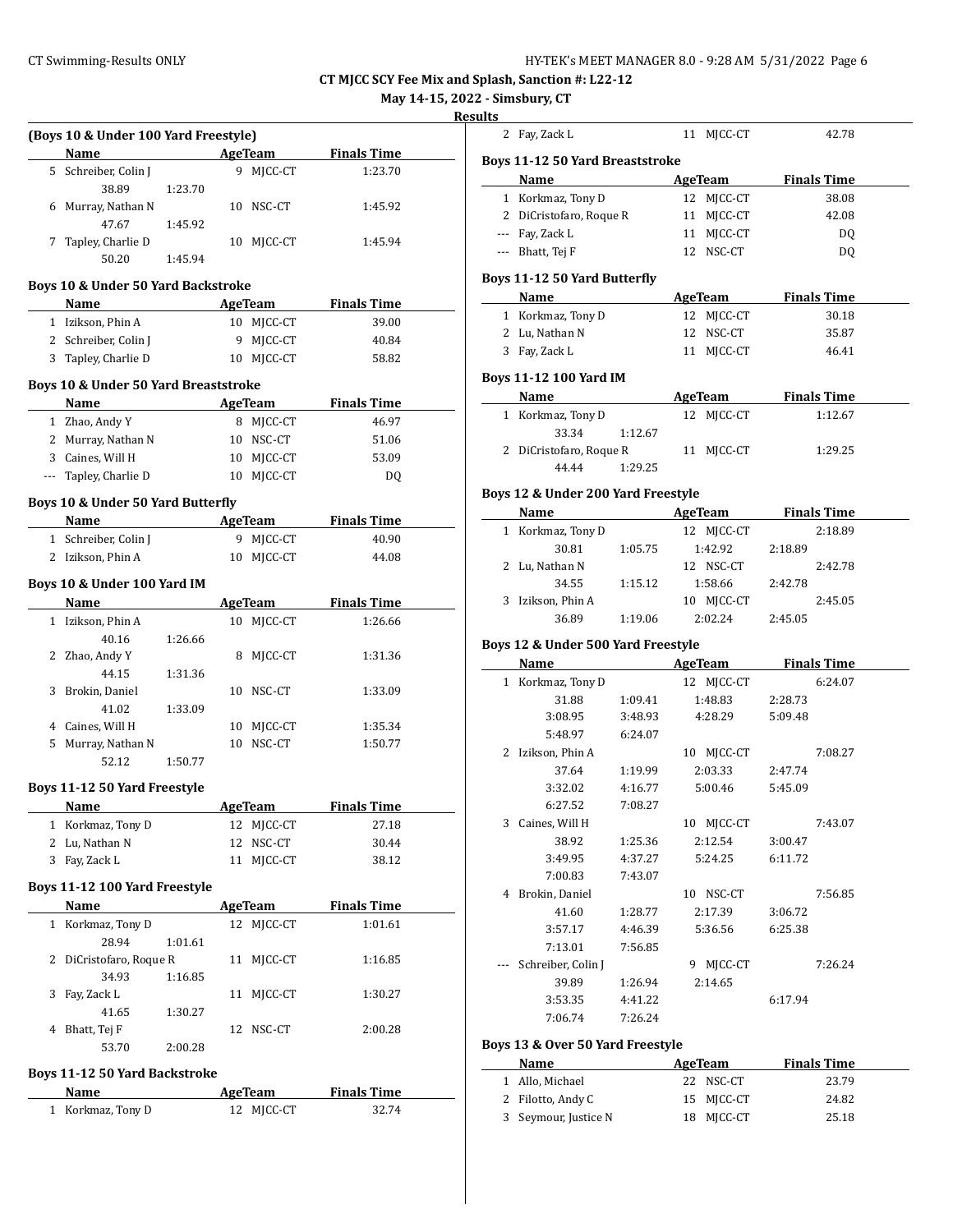**May 14-15, 2022 - Simsbury, CT**

**Results**

 $\overline{\phantom{a}}$ 

| (Boys 13 & Over 50 Yard Freestyle) |                   |         |         |                    |  |  |  |  |
|------------------------------------|-------------------|---------|---------|--------------------|--|--|--|--|
|                                    | <b>Name</b>       | AgeTeam |         | <b>Finals Time</b> |  |  |  |  |
| 4                                  | Wojtus, Piotr W   | 16      | MICC-CT | 25.32              |  |  |  |  |
| 5                                  | Shea, Dylan M     | 14      | MICC-CT | 26.37              |  |  |  |  |
| 6                                  | Verner, George R  | 17      | MICC-CT | 26.78              |  |  |  |  |
| 7                                  | Ackerman, Jack M  | 13      | MICC-CT | 27.03              |  |  |  |  |
| 8                                  | Dainiak, Colby W  | 13      | MICC-CT | 27.19              |  |  |  |  |
| 9                                  | Lu, Jayden        | 14      | NSC-CT  | 27.26              |  |  |  |  |
| 10                                 | Lowney, Nathan R  | 15      | MICC-CT | 27.47              |  |  |  |  |
| 11                                 | Napuli, Gerick    | 14      | NSC-CT  | 28.12              |  |  |  |  |
|                                    | 12 Stoppa, Paul A | 13      | NSC-CT  | 28.47              |  |  |  |  |
| 13                                 | D'Amato, Jake     | 16      | NSC-CT  | 29.23              |  |  |  |  |
| 14                                 | Dainiak, Connor R | 17      | MICC-CT | 29.33              |  |  |  |  |
|                                    |                   |         |         |                    |  |  |  |  |

# **Boys 13 & Over 100 Yard Freestyle**

|    | Name                 |         |    | <b>AgeTeam</b> | <b>Finals Time</b> |  |
|----|----------------------|---------|----|----------------|--------------------|--|
|    | 1 Seymour, Justice N |         |    | 18 MJCC-CT     | 54.06              |  |
|    | 25.95                | 54.06   |    |                |                    |  |
| 2  | Filotto, Andy C      |         |    | 15 MJCC-CT     | 54.20              |  |
|    | 25.57                | 54.20   |    |                |                    |  |
|    | 3 Wojtus, Piotr W    |         |    | 16 MJCC-CT     | 55.51              |  |
|    | 26.58                | 55.51   |    |                |                    |  |
|    | 4 Ackerman, Jack M   |         | 13 | MJCC-CT        | 58.21              |  |
|    | 28.05                | 58.21   |    |                |                    |  |
| 5. | Lowney, Nathan R     |         | 15 | MJCC-CT        | 58.38              |  |
|    | 28.36                | 58.38   |    |                |                    |  |
|    | 6 Dainiak, Colby W   |         | 13 | MJCC-CT        | 58.68              |  |
|    | 28.35                | 58.68   |    |                |                    |  |
| 7  | Lu, Jayden           |         |    | 14 NSC-CT      | 1:00.99            |  |
|    | 29.45                | 1:00.99 |    |                |                    |  |
| 8  | Napuli, Gerick       |         |    | 14 NSC-CT      | 1:01.73            |  |
|    | 29.43                | 1:01.73 |    |                |                    |  |
| 9  | Dainiak, Connor R    |         | 17 | MJCC-CT        | 1:02.66            |  |
| 10 | Verner, George R     |         | 17 | MJCC-CT        | 1:03.49            |  |
|    | 29.38                | 1:03.49 |    |                |                    |  |
| 11 | Stoppa, Paul A       |         | 13 | NSC-CT         | 1:03.79            |  |
|    | 30.88                | 1:03.79 |    |                |                    |  |
| 12 | Bitton, Marcus A     |         | 13 | MJCC-CT        | 1:11.40            |  |
|    | 33.81                | 1:11.40 |    |                |                    |  |

# **Boys 13 & Over 200 Yard Freestyle**

|    | Name               |         | <b>AgeTeam</b> | <b>Finals Time</b> |
|----|--------------------|---------|----------------|--------------------|
| 1  | Allo, Michael      |         | 22 NSC-CT      | 1:58.46            |
|    | 28.00              | 58.28   | 1:28.79        | 1:58.46            |
| 2  | Filotto, Andy C    |         | 15 MICC-CT     | 2:03.99            |
|    | 26.88              | 58.18   | 1:31.00        | 2:03.99            |
| 3  | Wojtus, Piotr W    |         | 16 MICC-CT     | 2:05.75            |
|    | 28.32              | 1:00.25 | 1:33.79        | 2:05.75            |
|    | 4 Ackerman, Jack M |         | 13 MICC-CT     | 2:08.19            |
|    | 29.32              | 1:02.72 | 1:36.16        | 2:08.19            |
| 5. | Seymour, Justice N |         | 18 MICC-CT     | 2:09.93            |
|    | 28.22              | 1:00.81 | 1:35.42        | 2:09.93            |
| 6  | Dainiak, Colby W   |         | 13 MICC-CT     | 2:11.98            |
|    | 1:02.56            |         | 1:37.37        | 2:11.98            |
| 7  | Shea, Dylan M      |         | 14 MICC-CT     | 2:12.78            |
|    | 31.19              | 1:05.86 | 1:41.95        | 2:12.78            |
|    |                    |         |                |                    |

| 8  | Napuli, Gerick    |         | NSC-CT<br>14  |         | 2:18.78 |
|----|-------------------|---------|---------------|---------|---------|
|    | 30.48             | 1:05.32 | 1:41.83       | 2:18.78 |         |
| 9  | Verner, George R  |         | MICC-CT<br>17 |         | 2:19.75 |
|    | 31.05             | 1:06.77 | 1:44.06       | 2:19.75 |         |
| 10 | Lu, Jayden        |         | NSC-CT<br>14  |         | 2:21.87 |
|    | 31.83             | 1:08.77 | 1:45.24       | 2:21.87 |         |
| 11 | Stoppa, Paul A    |         | NSC-CT<br>13  |         | 2:24.04 |
|    | 32.20             | 1:08.49 | 2:24.04       |         |         |
| 12 | Dainiak, Connor R |         | MICC-CT<br>17 |         | 2:34.46 |
|    | 33.26             | 1:12.10 | 1:52.43       | 2:34.46 |         |

# **Boys 13 & Over 500 Yard Freestyle**

|    | Name               |         | AgeTeam    | <b>Finals Time</b> |  |  |
|----|--------------------|---------|------------|--------------------|--|--|
|    | 1 Ackerman, Jack M |         | 13 MJCC-CT | 5:36.11            |  |  |
|    | 29.94              | 1:03.64 | 1:37.46    | 2:12.64            |  |  |
|    | 2:46.82            | 3:21.51 | 3:56.93    | 4:30.59            |  |  |
|    | 5:03.89            | 5:36.11 |            |                    |  |  |
| 2  | Filotto, Andy C    |         | 15 MJCC-CT | 5:38.83            |  |  |
|    | 29.41              | 1:03.65 | 1:38.35    | 2:13.41            |  |  |
|    | 2:47.93            | 3:23.17 | 3:58.30    | 4:32.27            |  |  |
|    | 5:06.41            | 5:38.83 |            |                    |  |  |
|    | 3 Lowney, Nathan R |         | 15 MJCC-CT | 5:53.81            |  |  |
|    | 30.41              | 1:04.34 | 1:39.73    | 2:15.31            |  |  |
|    | 2:51.10            | 3:28.60 | 4:05.60    | 4:42.89            |  |  |
|    | 5:19.50            | 5:53.81 |            |                    |  |  |
| 4  | Wojtus, Piotr W    |         | 16 MJCC-CT | 6:00.54            |  |  |
|    | 29.72              | 1:03.62 | 1:39.61    | 2:17.02            |  |  |
|    | 2:54.72            | 3:32.12 | 4:10.12    | 4:48.70            |  |  |
|    | 5:26.09            | 6:00.54 |            |                    |  |  |
| 5. | Dainiak, Colby W   |         | 13 MJCC-CT | 6:07.59            |  |  |
|    | 32.56              | 1:07.82 | 1:43.88    | 2:21.06            |  |  |
|    | 2:58.61            | 3:35.89 | 4:14.44    | 4:53.59            |  |  |
|    | 5:32.21            | 6:07.59 |            |                    |  |  |
| 6  | Stoppa, Paul A     |         | 13 NSC-CT  | 6:36.85            |  |  |
|    | 33.05              | 1:11.24 |            |                    |  |  |
|    |                    | 3:55.75 | 6:36.85    |                    |  |  |
| 7  | Verner, George R   |         | 17 MJCC-CT | 6:38.85            |  |  |
|    | 32.07              | 1:09.83 | 1:50.23    | 2:31.24            |  |  |
|    | 3:13.80            | 3:55.61 |            |                    |  |  |
|    | 6:01.03            | 6:38.85 |            |                    |  |  |
| 8  | Lu, Jayden         |         | 14 NSC-CT  | 6:48.84            |  |  |
|    | 34.28              | 1:13.01 | 1:54.20    |                    |  |  |
|    | 6:08.57            | 6:48.84 |            |                    |  |  |

#### **Boys 13 & Over 1000 Yard Freestyle**

| Name               |          | AgeTeam       | <b>Finals Time</b> |  |
|--------------------|----------|---------------|--------------------|--|
| Allo, Michael<br>1 |          | NSC-CT<br>22. | 11:06.47           |  |
| 29.48              | 1:02.05  | 1:35.28       | 2:09.41            |  |
| 2:43.36            | 3:17.41  | 3:51.55       | 4:26.09            |  |
| 5:00.64            | 5:34.59  | 6:08.37       | 6:41.97            |  |
| 7:15.68            | 7:49.27  | 8:22.80       | 8:56.43            |  |
| 9:29.91            | 10:02.52 | 10:35.06      | 11:06.47           |  |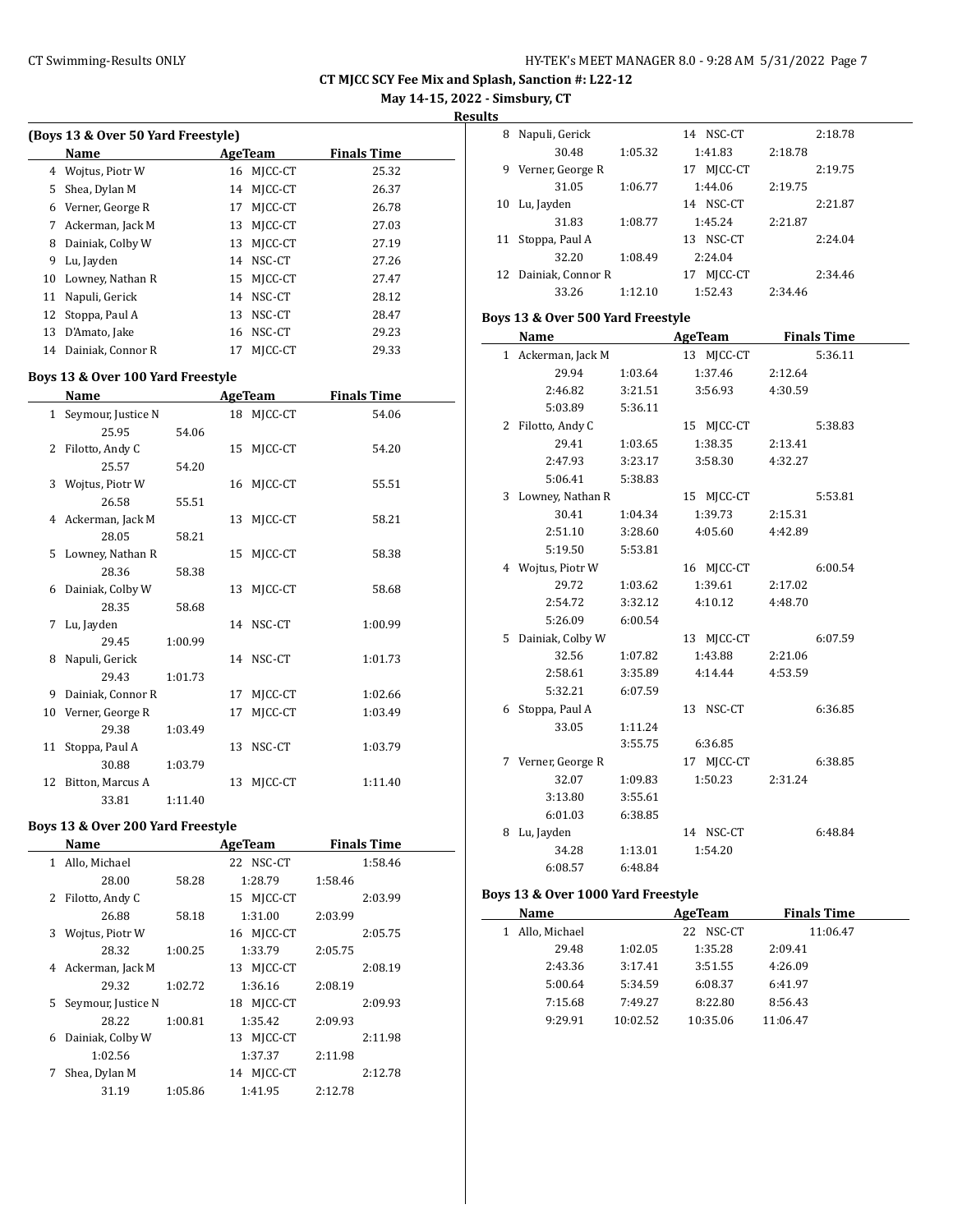**May 14-15, 2022 - Simsbury, CT**

# **Results**

|    | (Boys 13 & Over 1000 Yard Freestyle) |          |                     |                    |          |  |  |  |
|----|--------------------------------------|----------|---------------------|--------------------|----------|--|--|--|
|    | Name                                 |          | AgeTeam             | <b>Finals Time</b> |          |  |  |  |
|    | 2 Ackerman, Jack M                   |          | 13 MJCC-CT          |                    | 11:27.66 |  |  |  |
|    | 30.12                                | 1:03.18  | 1:37.15             | 2:12.50            |          |  |  |  |
|    | 2:47.08                              | 3:21.42  | 3:57.73             | 4:33.00            |          |  |  |  |
|    | 5:07.10                              | 5:43.30  | 6:18.73             | 6:53.16            |          |  |  |  |
|    | 7:29.49                              | 8:04.02  | 8:39.11             | 9:13.65            |          |  |  |  |
|    | 9:48.49                              | 10:23.12 | 10:56.59            | 11:27.66           |          |  |  |  |
| 3  | Filotto, Andy C                      |          | 15 MJCC-CT          |                    | 11:54.76 |  |  |  |
|    | 29.41                                | 1:03.27  | 1:39.21             | 2:15.69            |          |  |  |  |
|    | 2:52.74                              | 3:29.53  | 4:06.35             | 4:41.84            |          |  |  |  |
|    | 5:18.70                              | 5:55.58  | 6:31.68             | 7:08.25            |          |  |  |  |
|    | 7:44.13                              | 8:21.18  | 8:57.48             | 9:33.74            |          |  |  |  |
|    | 10:09.50                             |          | 10:45.45   11:21.35 | 11:54.76           |          |  |  |  |
| 4  | Nadratowski, Filip P                 |          | 15 NSC-CT           |                    | 11:58.46 |  |  |  |
|    | 30.54                                | 1:04.94  | 1:40.76             | 2:16.81            |          |  |  |  |
|    | 2:53.20                              | 3:29.75  | 4:06.61             | 4:43.21            |          |  |  |  |
|    | 5:19.44                              | 5:55.92  | 6:32.55             | 7:09.30            |          |  |  |  |
|    | 7:46.35                              | 8:23.03  | 8:59.53             | 9:36.44            |          |  |  |  |
|    | 10:13.00                             | 10:49.34 | 11:24.83            | 11:58.46           |          |  |  |  |
| 5. | Lowney, Nathan R                     |          | 15 MICC-CT          |                    | 12:22.33 |  |  |  |
|    | 30.53                                | 1:05.28  | 1:40.89             | 2:17.65            |          |  |  |  |
|    | 2:54.88                              | 3:32.93  | 4:10.60             | 4:48.29            |          |  |  |  |
|    | 5:26.43                              | 6:04.96  | 6:42.81             | 7:21.07            |          |  |  |  |
|    | 7:58.85                              | 8:37.56  | 9:15.92             | 9:55.42            |          |  |  |  |
|    | 10:34.13                             | 11:11.92 | 11:48.00            | 12:22.33           |          |  |  |  |

# **Boys 13 & Over 1650 Yard Freestyle**

|   | Name             | AgeTeam  |               | <b>Finals Time</b>   |  |
|---|------------------|----------|---------------|----------------------|--|
| 1 | Ackerman, Jack M |          | MICC-CT<br>13 | 19:52.09             |  |
|   | 32.64            | 1:09.50  | 1:47.23       | 2:24.62              |  |
|   | 3:02.70          | 3:40.31  | 4:16.94       | 4:53.88              |  |
|   | 5:30.26          | 6:07.70  | 6:44.90       | 7:22.07              |  |
|   | 7:59.13          | 8:36.23  | 9:13.16       | 9:49.65              |  |
|   | 10:27.47         | 11:03.23 | 11:38.67      | 12:14.84             |  |
|   | 12:50.07         | 13:25.75 | 14:01.46      | 14:37.12             |  |
|   | 15:13.54         | 15:49.09 | 16:24.45      | 17:00.18             |  |
|   | 17:35.41         | 18:10.56 | 18:45.33      | 19:19.20<br>19:52.09 |  |

# **Boys 13 & Over 100 Yard Backstroke**

|              | Name                 |         |    | <b>AgeTeam</b> | <b>Finals Time</b> |  |
|--------------|----------------------|---------|----|----------------|--------------------|--|
| $\mathbf{1}$ | Nadratowski, Filip P |         |    | 15 NSC-CT      | 1:03.50            |  |
|              | 31.09                | 1:03.50 |    |                |                    |  |
|              | 2 Ackerman, Jack M   |         | 13 | MICC-CT        | 1:07.03            |  |
|              | 32.79                | 1:07.03 |    |                |                    |  |
| 3            | Wojtus, Piotr W      |         | 16 | MICC-CT        | 1:09.23            |  |
|              | 33.70                | 1:09.23 |    |                |                    |  |
| 4            | Lowney, Nathan R     |         | 15 | MICC-CT        | 1:12.91            |  |
|              | 35.14                | 1:12.91 |    |                |                    |  |
| 5.           | Shea, Dylan M        |         | 14 | MICC-CT        | 1:14.20            |  |
|              | 35.89                | 1:14.20 |    |                |                    |  |
| 6            | Dainiak, Colby W     |         | 13 | MICC-CT        | 1:16.61            |  |
| 7            | Verner, George R     |         | 17 | MICC-CT        | 1:18.57            |  |
|              | 38.24                | 1:18.57 |    |                |                    |  |
|              | D'Amato, Jake        |         | 16 | NSC-CT         | DQ                 |  |
|              | 34.89                | DQ      |    |                |                    |  |

|    | Boys 13 & Over 100 Yard Breaststroke |         |    |            |                    |  |  |  |  |
|----|--------------------------------------|---------|----|------------|--------------------|--|--|--|--|
|    | Name                                 |         |    | AgeTeam    | <b>Finals Time</b> |  |  |  |  |
|    | 1 Allo, Michael                      |         |    | 22 NSC-CT  | 1:04.45            |  |  |  |  |
|    | 30.55                                | 1:04.45 |    |            |                    |  |  |  |  |
| 2  | Filotto, Andy C                      |         | 15 | MJCC-CT    | 1:10.41            |  |  |  |  |
|    | 32.23                                | 1:10.41 |    |            |                    |  |  |  |  |
|    | 3 Seymour, Justice N                 |         | 18 | MJCC-CT    | 1:11.92            |  |  |  |  |
|    | 33.80                                | 1:11.92 |    |            |                    |  |  |  |  |
| 4  | D'Amato, Jake                        |         |    | 16 NSC-CT  | 1:17.25            |  |  |  |  |
|    | 36.09                                | 1:17.25 |    |            |                    |  |  |  |  |
| 5. | Napuli, Gerick                       |         |    | 14 NSC-CT  | 1:17.66            |  |  |  |  |
|    | 37.74                                | 1:17.66 |    |            |                    |  |  |  |  |
| 6  | Wojtus, Piotr W                      |         |    | 16 MJCC-CT | 1:20.47            |  |  |  |  |
|    | 37.85                                | 1:20.47 |    |            |                    |  |  |  |  |
| 7  | Dainiak, Connor R                    |         | 17 | MJCC-CT    | 1:25.09            |  |  |  |  |
|    | 41.26                                | 1:25.09 |    |            |                    |  |  |  |  |
| 8  | Lu, Jayden                           |         |    | 14 NSC-CT  | 1:25.32            |  |  |  |  |
|    | 40.90                                | 1:25.32 |    |            |                    |  |  |  |  |
| 9  | Bitton, Marcus A                     |         | 13 | MJCC-CT    | 1:33.39            |  |  |  |  |
|    | 44.22                                | 1:33.39 |    |            |                    |  |  |  |  |

# **Boys 13 & Over 100 Yard Butterfly**

|              | Name                 |         |    | AgeTeam    | <b>Finals Time</b> |  |
|--------------|----------------------|---------|----|------------|--------------------|--|
| $\mathbf{1}$ | Filotto, Andy C      |         |    | 15 MJCC-CT | 59.65              |  |
|              | 26.89                | 59.65   |    |            |                    |  |
|              | 2 Wojtus, Piotr W    |         | 16 | MJCC-CT    | 1:03.69            |  |
| 3            | Seymour, Justice N   |         | 18 | MICC-CT    | 1:03.71            |  |
|              | 29.19                | 1:03.71 |    |            |                    |  |
| 4            | Dainiak, Colby W     |         | 13 | MICC-CT    | 1:04.40            |  |
|              | 29.98                | 1:04.40 |    |            |                    |  |
| 5.           | Nadratowski, Filip P |         |    | 15 NSC-CT  | 1:06.54            |  |
|              | 32.22                | 1:06.54 |    |            |                    |  |
| 6            | Shea, Dylan M        |         |    | 14 MJCC-CT | 1:09.74            |  |
|              | 32.23                | 1:09.74 |    |            |                    |  |
| 7            | D'Amato, Jake        |         | 16 | NSC-CT     | 1:10.73            |  |
|              | 32.85                | 1:10.73 |    |            |                    |  |
| 8            | Dainiak, Connor R    |         | 17 | MICC-CT    | 1:13.91            |  |
|              | 33.17                | 1:13.91 |    |            |                    |  |
| 9            | Stoppa, Paul A       |         | 13 | NSC-CT     | 1:20.47            |  |
|              | 35.05                | 1:20.47 |    |            |                    |  |

# **Boys 13 & Over 200 Yard IM**

|    | Name                 |         | AgeTeam    | <b>Finals Time</b> |
|----|----------------------|---------|------------|--------------------|
| 1  | Allo, Michael        |         | 22 NSC-CT  | 2:09.38            |
|    | 28.16                | 1:02.43 | 1:39.01    | 2:09.38            |
|    | 2 Wojtus, Piotr W    |         | 16 MICC-CT | 2:25.95            |
|    | 28.84                | 1:07.29 | 1:53.51    | 2:25.95            |
|    | 3 Seymour, Justice N |         | 18 MICC-CT | 2:27.05            |
|    | 30.42                | 1:11.11 | 1:51.29    | 2:27.05            |
| 4  | D'Amato, Jake        |         | 16 NSC-CT  | 2:32.97            |
|    | 32.47                | 1:10.97 | 1:54.30    | 2:32.97            |
| 5. | Napuli, Gerick       |         | 14 NSC-CT  | 2:37.80            |
|    | 35.37                | 1:17.08 | 2:02.06    | 2:37.80            |
| 6  | Dainiak, Colby W     |         | 13 MJCC-CT | 2:37.82            |
|    | 31.86                | 1:14.93 | 2:03.84    | 2:37.82            |
| 7  | Lowney, Nathan R     |         | 15 MICC-CT | 2:41.82            |
|    | 34.77                | 1:15.92 | 2:07.28    | 2:41.82            |